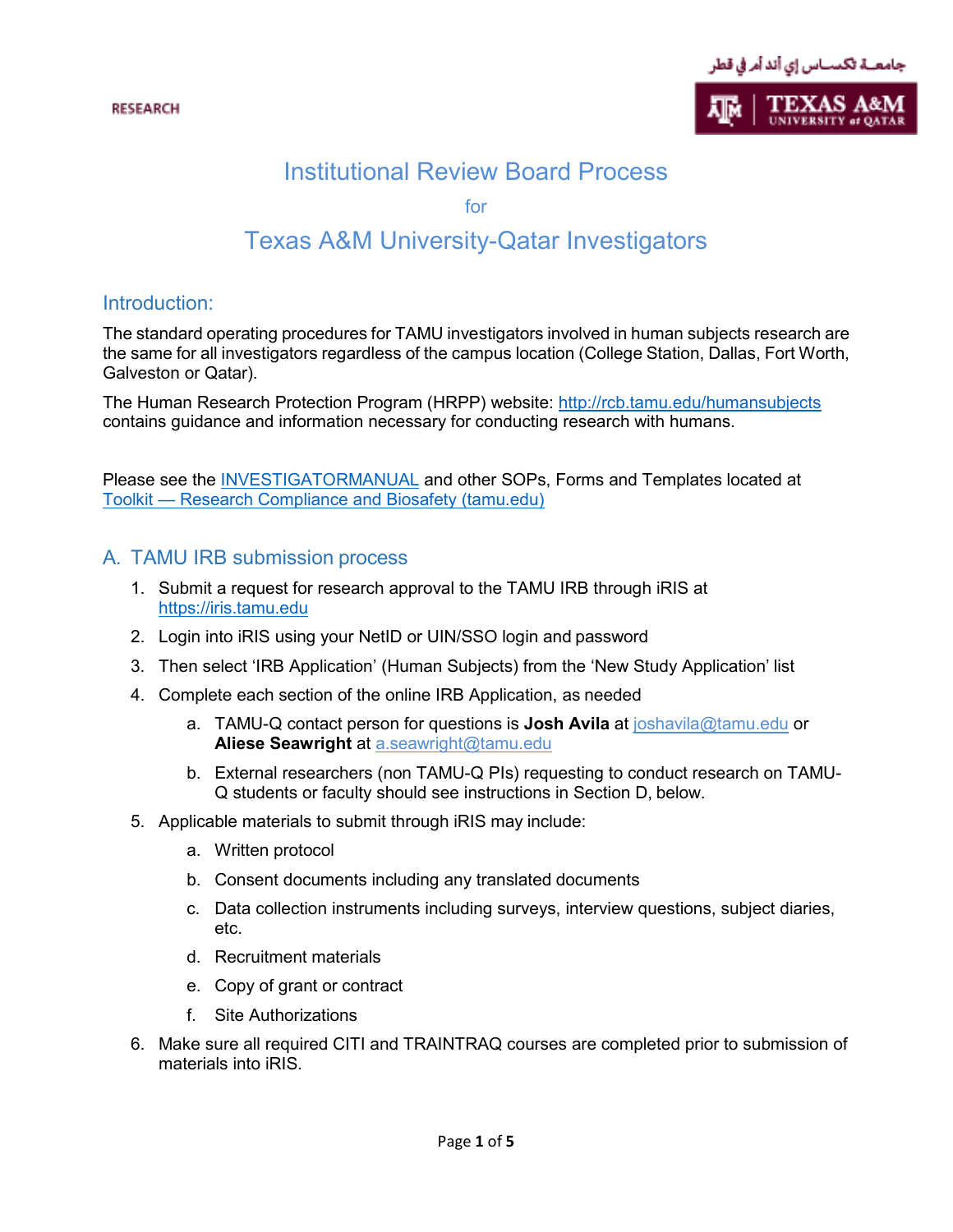



|  | Course                                                                                                                     |
|--|----------------------------------------------------------------------------------------------------------------------------|
|  | Initial Training CITI Biomedical Research Basic if conducting biomedical research;<br>or                                   |
|  | CITI Social & Behavioral Research Basic if conducting Social &<br>Behavioral Research                                      |
|  | CITI Good Clinical Practice if conducting a clinical trial and required<br>by sponsor (along with Biomedical course)       |
|  | TRAINTRAQ HIPAA Privacy and Security for Human Research<br>Course # 2112435 if study involves Protected Health Information |
|  | TRAINTRAQ Financial Conflicts of Interest in Research Course<br>2111716 if research has external funding.                  |

CITI website:<https://about.citiprogram.org/en/homepage/>

TRAINTRAQ website:<https://apps7.system.tamus.edu/TrainTraq/web/default.aspx>

Instructions to sign up for each training are available here: <http://rcb.tamu.edu/humansubjects/training>

- 7. You will need to route the iRIS IRB application to your Department or Program Chair or Department Supervisor before submitting it. Routing is assigned in iRIS as the last step prior to clicking on submit.
- 8. The TAMU HRPP pre-review staff will screen the study application and materials for completeness and send out a request for clarification as needed.
- 9. Once all necessary documents are received and all questions are resolved, correspondence will be issued to TAMU-Q investigators stating that the research can now be submitted to the Qatar local IRB.
- 10. Submit your study documents to the designated Qatar IRB according to their instructions.
	- a. Qatar University IRB instructions are in section C, below.
- 11. When the investigator receives approval correspondence from the Qatar IRB, the correspondence is to be uploaded into iRIS.
- 12. When Qatar IRB approval correspondence is received and verified, the TAMU IRB will issue correspondence that states research is approved and procedures can begin.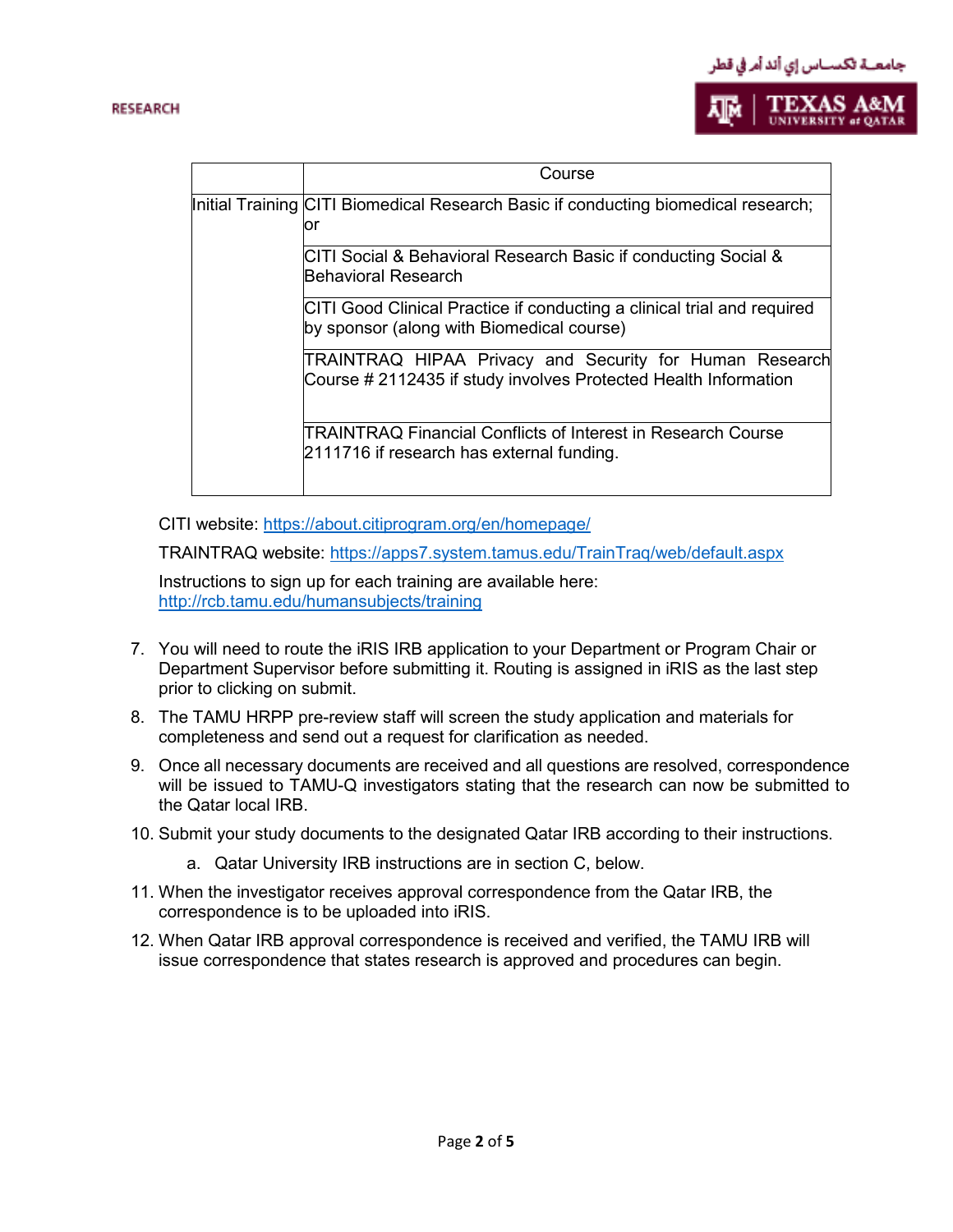

# B. TAMU-Q projects that include collaborators from institutions inside Qatar that have their own IRB (HMC, Sidra, WCM-Q, HBKU, QBRI etc.)

All research projects involving human subjects will follow the process above. A TAMU-Q investigator may not be involved in human subjects research at any facility until the TAMU IRB has issued approval, regardless of any other IRB approval.

## C. Qatar University Local IRB submission process

- 1) All new Applications/Amendments and Renewals submitted to QU-IRB must be submitted through IRBNet [www.irbnet.org](http://www.irbnet.org/)
- 2) Please refer to the following link for the New User instructional video & training how to use IRBNet video: [http://www.qu.edu.qa/research/research-resources/research-excellence/ethical-compliance](https://urldefense.com/v3/__http:/www.qu.edu.qa/research/research-resources/research-excellence/ethical-compliance__;!!Fzn3SsQrJM0!19vBOAELGtio156OHM-dyxlWRGtuSfmL-iMve4CcTVR9iepapAp0NA7r8WIbCauoRku-Ma46D6o$)
- 3) Obtain TAMUQ **Research Dean approval letter** before submitting to QU-IRB
	- a) TAMU-Q PI and Program Chair complete the "Request for approval letter from Research Dean (local IRB) form" available on Marhaba at: <https://marhaba.qatar.tamu.edu/OfficeOfResearch/Department%20Documents/IRB>
	- b) Forward to TAMUQ-RO contact; TAMUQ Research Services and Research Dean will review and issue letter accordingly

#### 4) **The requirements for Ethical Compliance Request are**:

- a) **QU-IRB checklist**. (available in **"Forms & Templates"** on the IRBNet website).
- b) **QU-IRB application**. (smart application form on the IRBNet website).
- c) **Consent Form** in all languages of use (if applicable).
- d) **Survey/Questionnaire** in all languages of use (if applicable).
- e) **Interview/Focus group questions** in all languages of use (if applicable).
- f) The Application package should be signed by the PI (e-signature through IRBNet).

*For IRB applications use the QU-IRB smart application form. To access the smart form please go to the "designer" page and then click "start a wizard" button. (screenshot follows)*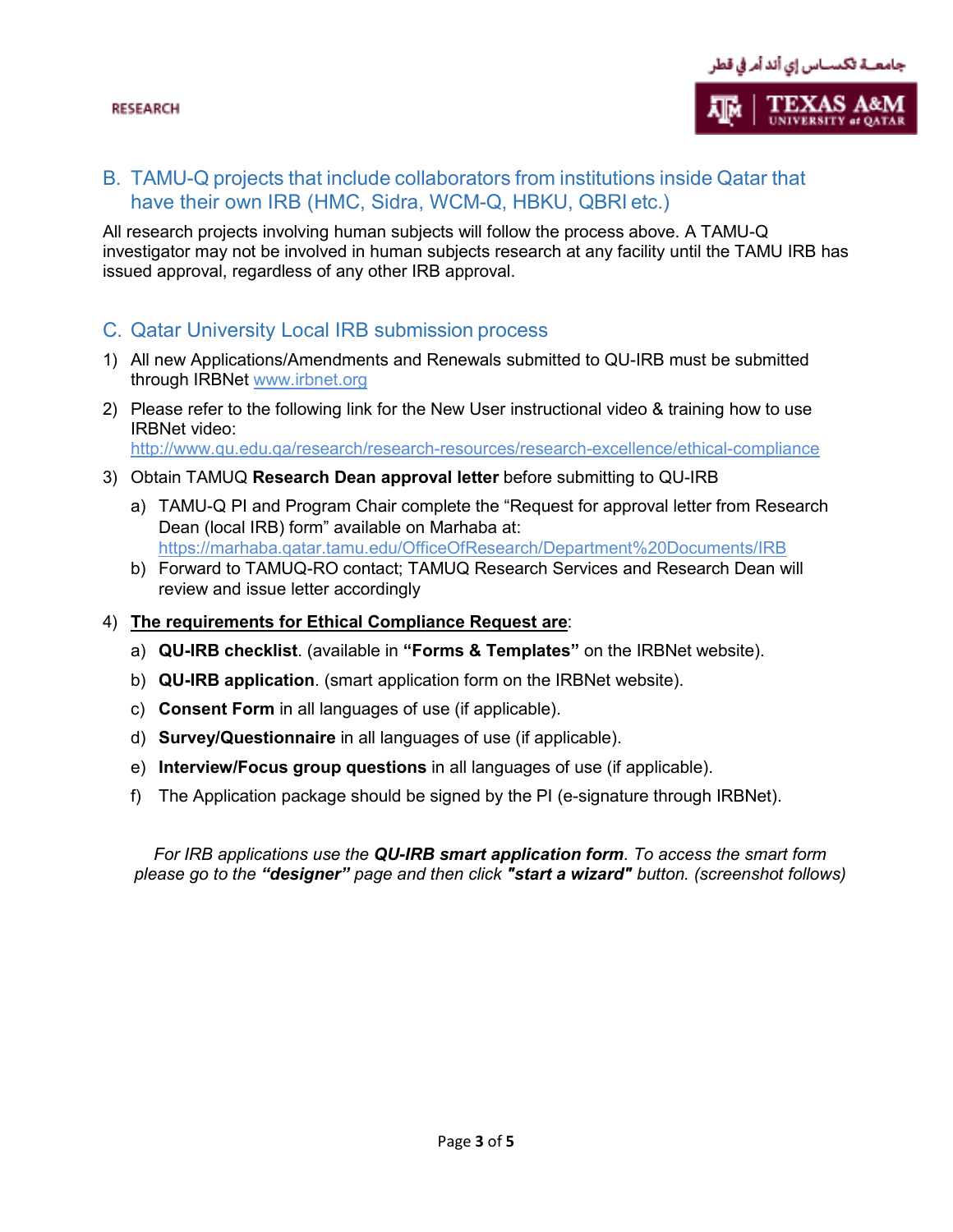#### **RESEARCH**



| <b>Welcome to IRBNet</b><br><b>Ghadear Murad</b>                                                                                                                                                                                                    | Designer<br>[1670736] the effect of smoking<br>Package: v 1670736-1 Work in progress (Not submitted)           |  |                                                                                                                                                                                                                                                                                                                                                                                                                                |                       |                              |  |
|-----------------------------------------------------------------------------------------------------------------------------------------------------------------------------------------------------------------------------------------------------|----------------------------------------------------------------------------------------------------------------|--|--------------------------------------------------------------------------------------------------------------------------------------------------------------------------------------------------------------------------------------------------------------------------------------------------------------------------------------------------------------------------------------------------------------------------------|-----------------------|------------------------------|--|
| Submission Manager<br>Agendas and Minutes                                                                                                                                                                                                           |                                                                                                                |  |                                                                                                                                                                                                                                                                                                                                                                                                                                |                       |                              |  |
| My Projects<br>Create New Project                                                                                                                                                                                                                   | $\Box$<br>Click to add a package description or notes.                                                         |  |                                                                                                                                                                                                                                                                                                                                                                                                                                |                       |                              |  |
| Y My Reminders (1)<br><b>Project Administration</b><br>Project Overview<br><b>Designer</b><br>SMING USS PRODUCT<br>Sign this Package<br>Submit this Package<br>Delete this Package<br>Send Project Mail<br>Project History<br>Fil Messages & Alertx | Step 1:<br>Select a Library:<br>Select a Document:   QU-IRB Checklist<br>Step 2:<br>Documents in this Package: |  | Download blank forms, document templates and reference materials to assist you in assembling your document package.<br>Qatar University Institutional Review Board (QU-IRB), Doha, Qatar<br>Assemble your document package here. You can add new project documents, revise existing project documents while<br>maintaining version history, and link your project team's Training & Credentials to your package. I Lean more 1 | $\vee$ Download       | 1 Hide Form Libraries 1<br>v |  |
| Other Tools                                                                                                                                                                                                                                         | Document Type                                                                                                  |  | - Description                                                                                                                                                                                                                                                                                                                                                                                                                  | Last<br>Modified      |                              |  |
| <b>Track Training</b><br>Forms and Templates<br>Library Manager                                                                                                                                                                                     | Qatar University - 193 Application<br>(incorratinte)                                                           |  | Gatar University - IRB Application<br>There are no Training & Credentials records linked to this package. 1 Link / Un-Link Training Records 1                                                                                                                                                                                                                                                                                  | 1105/2020<br>12:25 AM | $Q_0 \times$                 |  |

- 5) Please note that QU IRB as per their standard guidelines/regulations, do not review on-going and already started projects; IRB approval must be sought before the start of any study.
- 6) Once received, these documents will undergo an initial screening and thereafter the routine process for IRB review. The committee may ask further clarifications/information during the course of the review. Once the review is complete, IRB decision letter will be issued accordingly.
- 7) QU-IRB Contacts: [qu-irb@qu.edu.qa](mailto:qu-irb@qu.edu.qa) Tel: 4403 5307

# D. External Researchers (non-TAMU-Q personnel) Research Request

- 1) External researchers requesting to recruit TAMU-Q students, staff, faculty, etc. to participate in human subjects research projects please contact Josh Avila [joshavila@tamu.edu](mailto:joshavila@tamu.edu) (TAMU HRPP/IRB) and or Cynthia Richmond cynthia.richmond@gatar.tamu.edu (TAMU-Q RO).
- 2) NOTE: External Investigators will not have access to iRIS